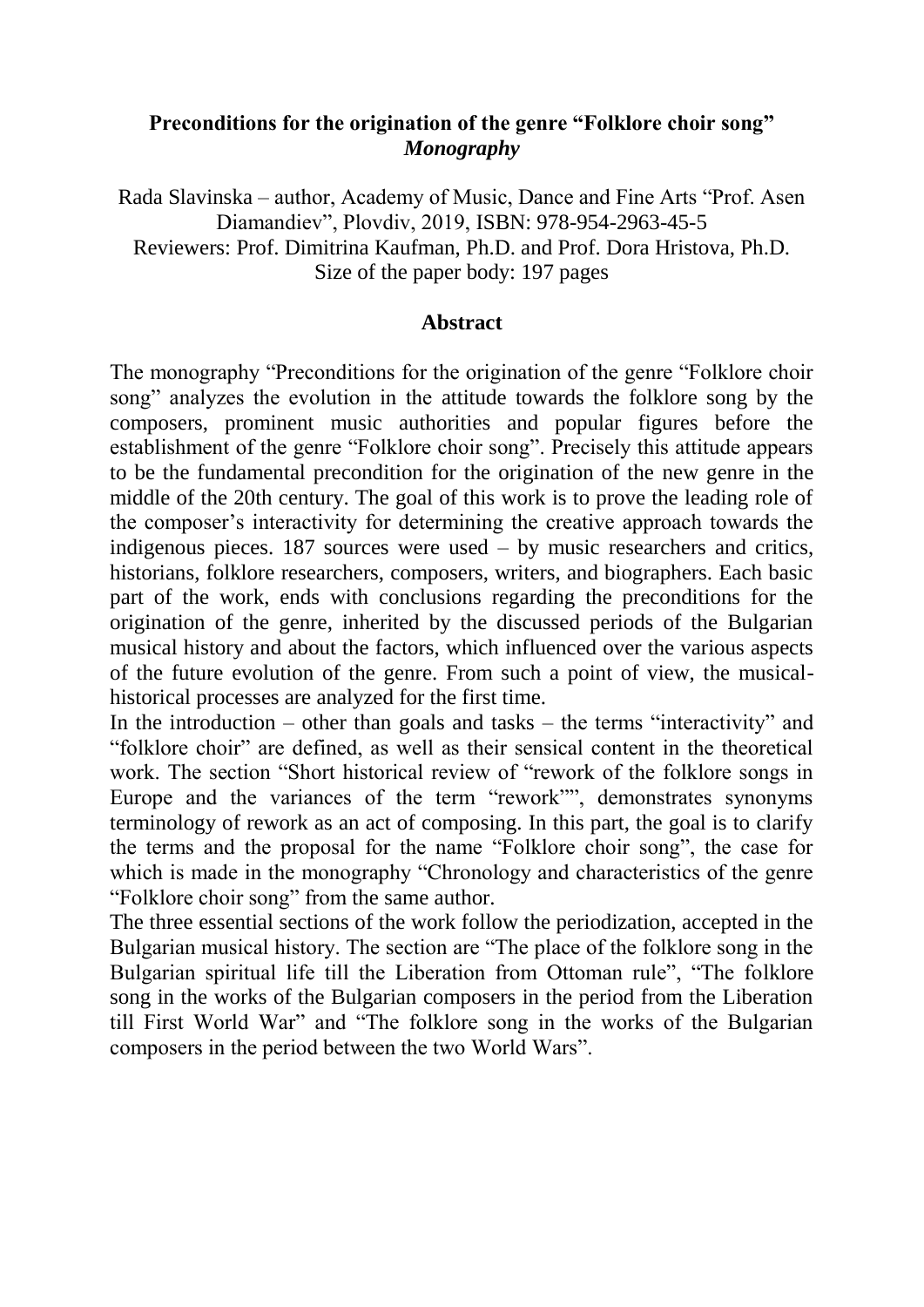Analyzed is the importance of the folklore song for the Bulgarians and the various ways for its interpretation and embedding it into the authored works in various types of arts (poetry, narratives, music) for an extended period of time, anticipating the origination of the genre. Music-historical reference encompasses the period till the mid-20th century because that is when the genre "Folklore choir song" originates and settles.

Clarified are the basic approaches in the usage of the singing folklore up to the Liberation, which even in their primal form are outlined: authored (even if anonymous) song creation with folklore sound; songs with foreign origin melodies combined with Bulgarian folklore lyrics; folklore songs with modified (authored) lyrics; modification of the performance apparatus – from vocal into instrumental; modification of the harmonic perspective – from the old tonalities towards reconsideration of the melodies into the sharp-flat system. Outlined are the factors that assisted for the origination, evolution and ideology of the genre "Folklore choir song" decades later: the essential role of the folklore song in the life and everyday existence of the Bulgarians; the huge number of preserved in the everyday life and culture authentic original images and the desire of the esteemed Bulgarian public figures to preserve this national treasure; the realization about he important role of the women-informers, carriers of maximally authentic, archaic and dialectic style; the conscious effort to preserve one of the two elements of the folklore song, that is the lyrics, with all of its dialects; the Renaissance conviction that exactly the folklore is the carrier of the most characteristic manifestations of the Bulgarian spirit, mentality, worldview.

In the section, covering the period after the Liberation, the accent is on the link between the national musical folklore tradition and the works of the composers from the First generation and the continuation of the slim before-the-Liberation line in this direction. Outlined are the methods for rework of the authentic originals, the realization of their metro-rhythmic variety and the preference for certain themes and dialects. Outlined is the multi-faceted activity of the composers from the First generation, that is the foundation for their interactivity. Marked are the basic preconditions for the origination of the genre "Folklore choir song", bequeathed to us by the composers from the period between the Liberation from Ottoman rule and the First World War: the natural preservation of the huge authentic fund of folklore songs; the imposition of the singing form as the dominating genre in the works of the Bulgarian composers from the First generation; the composers' usage of authentic originals mainly from the city and village-city songs fund, that leaves untouched a huge part from our musical folklore and creates a customer niche in the mainly villager population in Bulgaria in these years; the harmonic reconsideration of the folklore songs through the eyes of the European harmony achievements – an event, that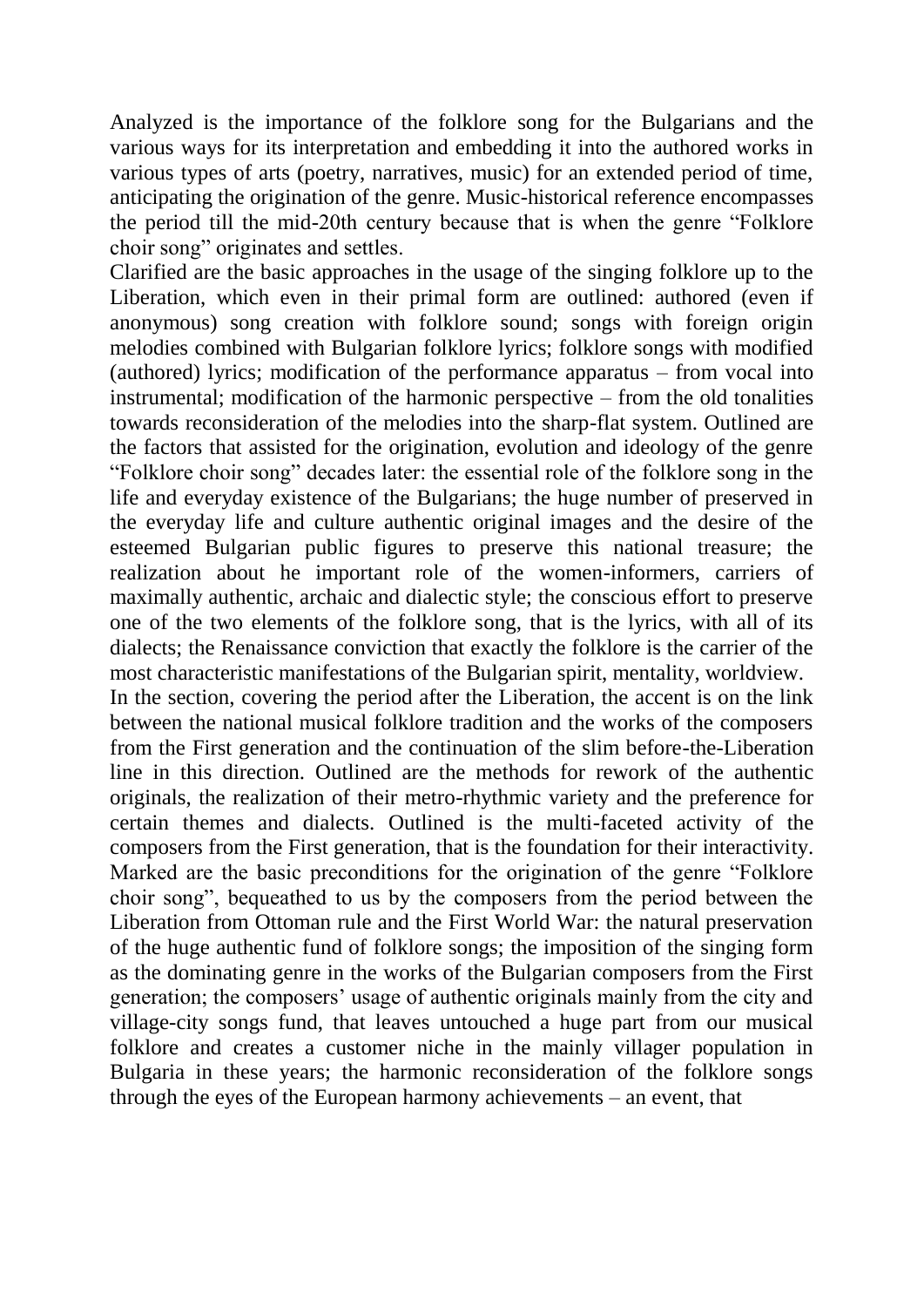distances the tonality essence of out musical folklore from the aural stereotypes of the Bulgarians and transforms the works in "too authored", "city-like", "Europe-like", etc.

The conclusion is that between the factors, which assist in development of the genre "Folklore choir song" right after its origination, that have been inherited from the considered period, are as follows: professional realization and formulation of the non-metric in the metric organization; outlining the basic paths for the professional rewriting of the authentic melodies; setting the bases for the Bulgarian folklore science.

The section about the period between the two World Wars is associated with the establishment of the Second generation Bulgarian composers and the Bulgarian music professionalization, and in the same respect the attitude towards the folklore song. Outlined are the variety of approaches used for treating the authentic originals – like citations, just melodically, metro-rhythmically, ideaimaginal, stylized, etc.

Underlined is the realized differentiation of some dialectic traits of the originals and their linkage with a particular visualization, but at the same time the outreach towards the folklore music through the means of most general, usual and regular traits. Yet, this approach leaves out the most individualized and specific elements of the folklore song, like for example the popular singing manner, the open sound production as an inherent singing mechanism in folklore singing, the ornamentation as an essential element of the folklore melody, the specifics of the dialects and the reflection, which are imprinted onto the melodic line, and last but not least the styling differences in the various folklore regions. The distancing from the most specific traits of the traditional folklore art appears to be the most serious precondition for the appearance of the genre.

The section "First steps towards the integral public assertion of the musical folklore" summarizes the initial attempts for the folklore song to be presented and preserved with all of its elements after rework – foundation for the ideology of the "Folklore choirs and ensembles" movement, originated in the fifties of the 20th century.

The two monographies – "Preconditions for the origination of the genre "Folklore choir song"" and "Chronology and characteristics of the genre "Folklore choir song"" summarize the historical evolution (roots, preconditions, events, persons) of this relatively new for the Bulgarian musical culture genre. In these for the first time in the scientific publication, the issues in the genre are treated in their integrity – definitions terms, periodization, composers. For the first time are also analyzed the preconditions for the genre origination  $-$  a subject, that has been ignored till now.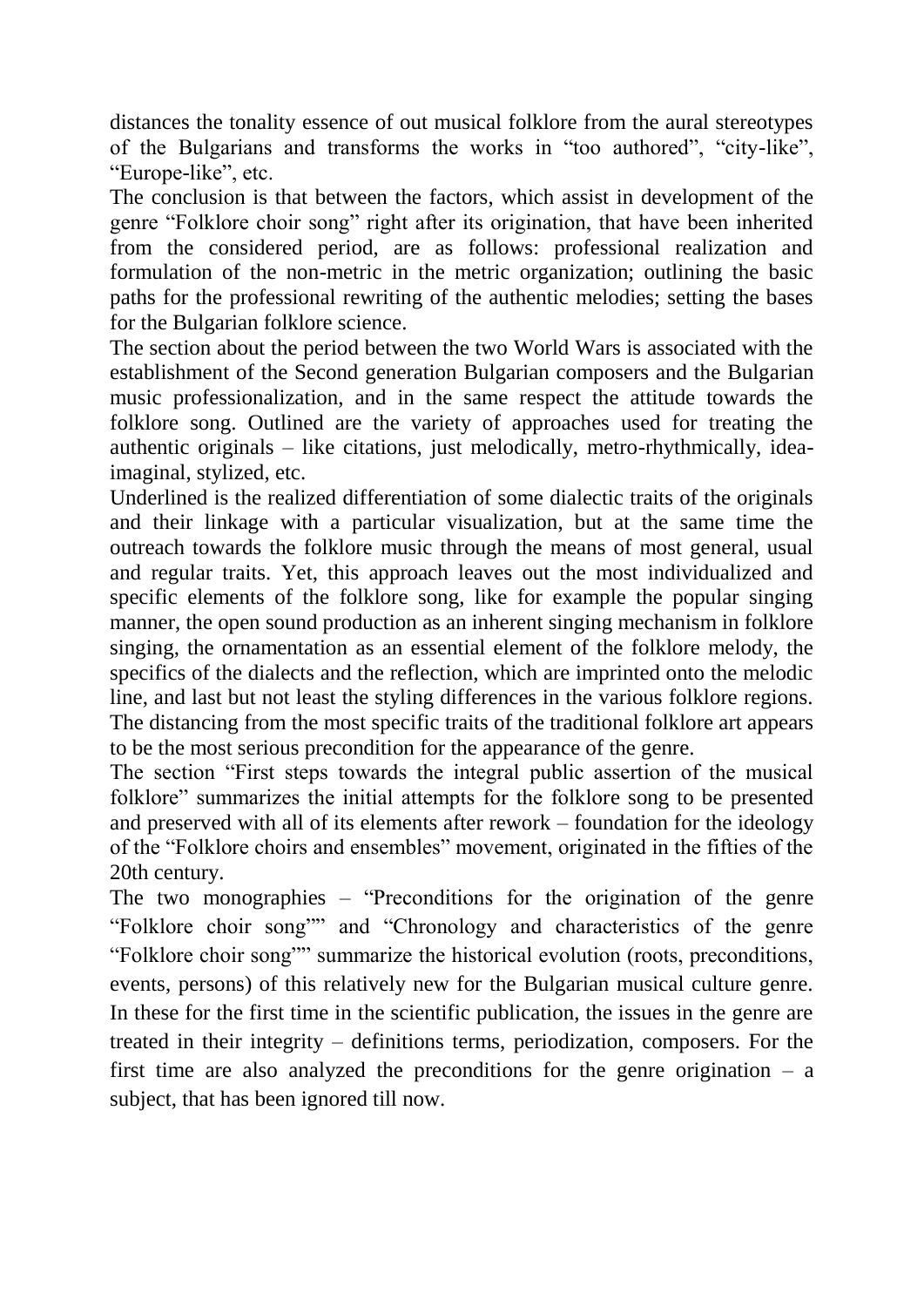### **Chronology and characteristics of the genre "Folklore choir song" Monograph**

Rada Slavinska – author, Akt Music, Plovdiv, 2009, ISBN: 978-954-8879-09-5 Reviewers: Acad. Nikolay Kaufman, Ph.D., and Prof. Dora Hristova, Ph.D. Volume Size: 114 pages

### **Abstract**

For the first time in the musicology publications, the monograph "Chronology and characteristics of the genre "Folklore choir song", traces the immediate prehistory, historical determination, origination, evolution and various classifications in the genre "Folklore choir song". For the first time it defines the basic parameters and specific traits of the genre. Analyzed are the similarities and differences in the genre "Folklore choir song" in regards to the other song genres, the creation of standards in the genre, as well as the basic goals of the composers writing for folklore choir.

Also offered are biographical data and short annotations of the musical language of twenty-two of the most prominent and recognized names in the list of folklore choir song composers: Filip Kutev, Hristo Todorov, Stefan Kanev, Kosta Kolev, Petar Krumov, Asen Diamandiev, Mihail Bukureshtliev, Krasimir Kiurkchiiski, Nikolay Kaufman, Dimiter Dinev, Nikola Kenov, Stefan Chapkanov, Hristo Urumov, Atanas Kapitanov, Anastas Naumov, Kiril Stefanov, Ivan Valev, Petar Liondev, Ivan Spasov, Nikolay Stoykov, Stefan Mutafchiev and Stefan Dragostinov.

In the introduction terms like "genre", "choir song" and "folklore choir song" are clarified, so that the characteristics of this specific genre variety can be formulated. The sections that follow are: "Prehistory of the genre "folklore choir song", "Origination and evolution of the genre "folklore choir song", "Characteristics of the genre "folklore choir song", "Composer goals in the genre "folklore choir song", "Classifications in the genre "folklore choir song" and "Prominent representatives of the creative interactivity in the genre "folklore choir song".

The systematization, formulation, and reconsideration of the processes in the genre "folklore choir song" serve to fill a gap in the Bulgarian musical theory.

## **Commotion**

Rada Slavinska – author, PH "Janel – 45", Plovdiv, 1999, ISBN: 954-491-052-2 A set of illustrated book, musical score appendix and audio tape. Lyrics and music – Rada Slavinska, illustrations – Plamen Tafradjiiski, note scripting – Milena Valcheva, arrangements – Valery Kostov, performance – Aleksander Kostov and Vesela Boneva, editor – Manol Peikov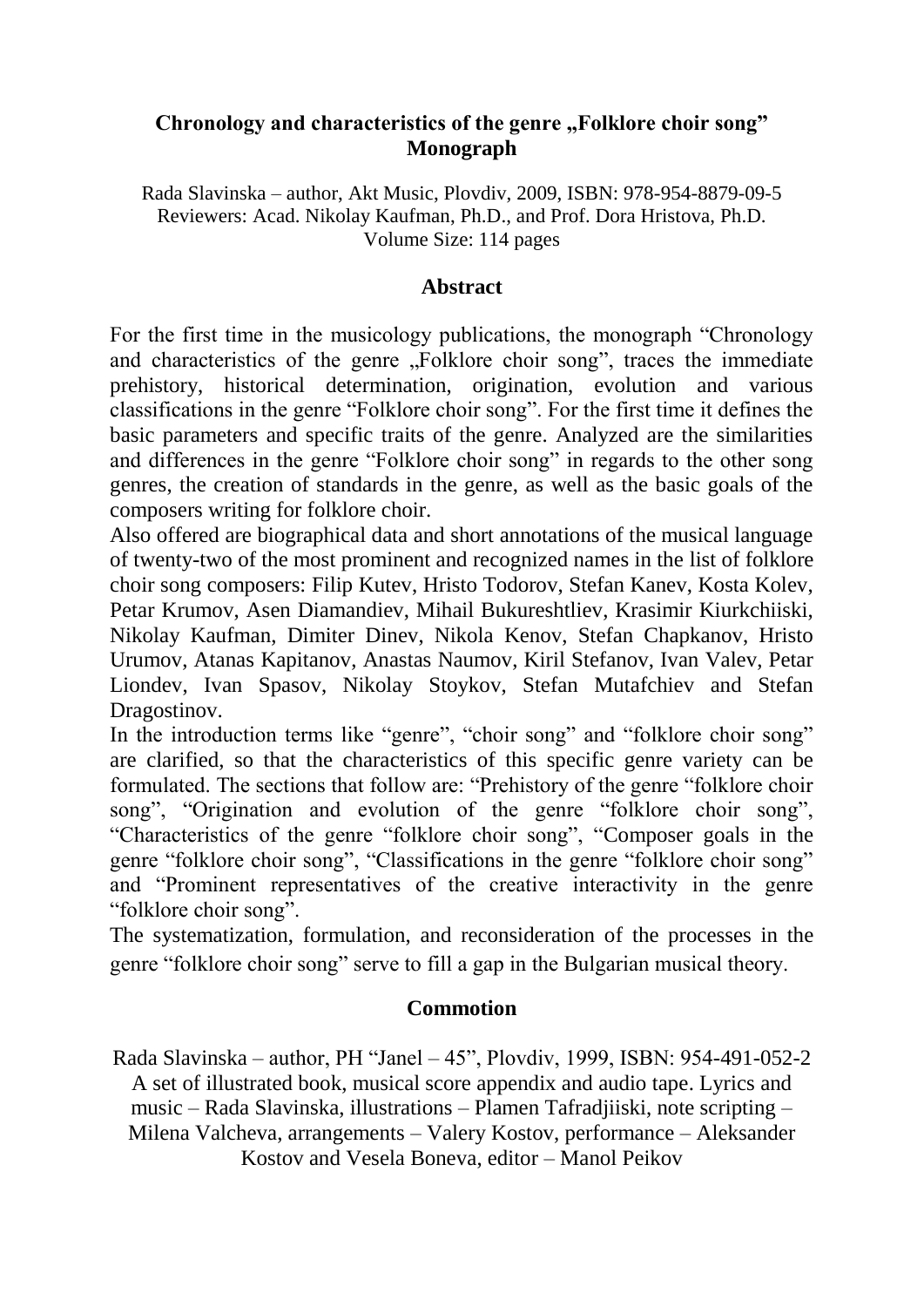#### **Annotation**

"Commotion" is a first of its kind for Bulgaria combined publication, intended for the age group between 3 and 13 years old. It includes richly illustrated book with poems, musical score appendix for keyboard music for the lyrics, an audio tape, where on "A"-side are recorded song performances accompanied by orchestra, and on "B" side with only recorded playback. So combined, the set allows for multi-use – the book as an excellent illustrated poetry book for younger kids, the musical score appendix – as a helper tool for instructors and music teachers in the kindergartens, schools and various vocal formations, and the audio tape – as a completed product, assistance for the individual public performances.

The songs in "Commotion" are eight, all of them being very popular over the years. All of the pieces have been performed on many occasions in a number of national competitions for children songs (Golden flares, Singing lark, Little flare, Golder source, Golden cockerel, etc.) and have been included in the repertoire of numerous child vocal formations. Few of the songs – "I know what to eat", "The difficult solfeggio", "Commotion", "Cricket's wedding" – over the years have been included in the "Singing" curriculum for the public schools from 1st to 4th grade. The most popular song from the book for national broadcasting and for the concerts by various child vocal formations is "Dudubamba".

### **"Plovdiv School of French Horn"**

Paper by Rada Slavinska, Ph.D. 10th international science-practical conference, hosted by the National Academy of Sciences (Ukraine), Rovno, Ukraine, 2018 ISSN: 2522-1590 (Online), ISSN: 2522-1582 (Print), I-90 // pp. 20-25

#### **Abstract**

The paper "Plovdiv School of French Horn" analyzes the evolution of French Horn instruction in Plovdiv and foundational importance of the work of Prof. Stoian Karaivanov. It traces the road to the establishment, creation of methodical and instructional materials for the instrument, the successes of the students as well as their successful career paths, to come to the conclusion, that this event can be qualified as a "School" with national and international importance. It underscores the contribution in the creation of this "School" by the renowned performer and teacher in AMTII and NUMTI "Dobrin Petkov" - Stoian Karaivanov.